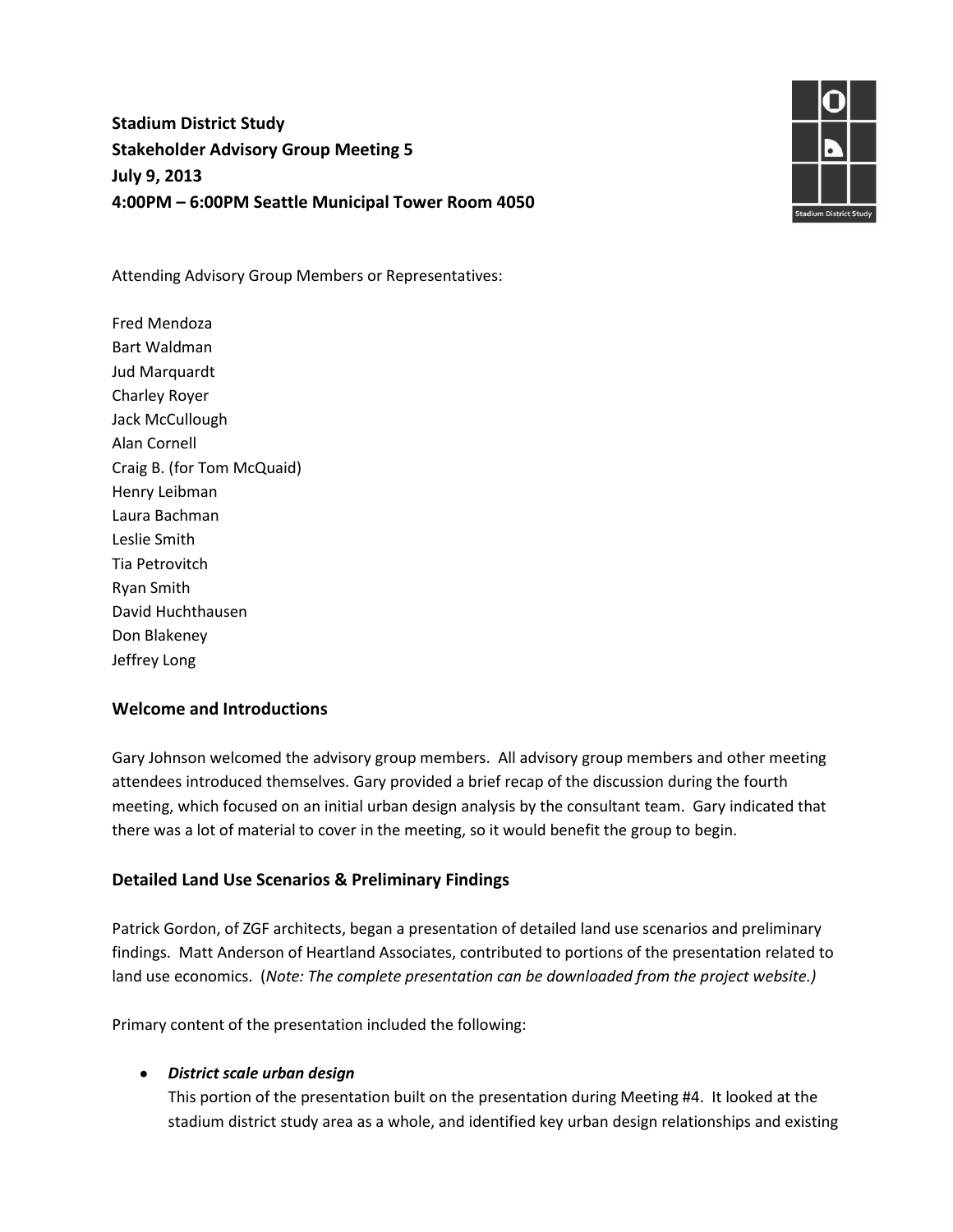conditions at the district scale. Some of the topics were the extent of the district and its position relative to nearby neighborhoods; the draft vision statement for the area as communicated in earlier presentations; the multi-modal transportation network; creating inviting faces for the district; and identification of the catalyst sites.

### *The WOSCA catalyst site*

A portion of the presentation focused on WOSCA – one of three identified catalyst sites. The analysis identified a range of 9 possible schematic level use scenarios. The uses varied from industrial, to parking, to office and residential in a variety of combinations, with some scenarios including open space. Each of the scenarios included a review of the residual land value that would result for a comparison of how land use scenarios would affect the current land value.

The scenarios demonstrated that some open space could be achieved without reducing residual land value if portions of the site were allowed to develop at higher height/intensities. The size of potential open space in the range of 1.2 acres was identified as a feasible and desirable amount. The scenarios identified potential residential use at the site's north end as a desirable and feasible use – as the north end provides a connection to Pioneer Square and other residential neighborhoods, and has favorable relationships to future improvements associated with the waterfront. It was noted that lodging (hotel) uses could be a desirable and feasible use throughout the stadium district to support the draft vision and goals.

The scenarios also reviewed urban form of the district, particularly views to and from the district. A series of models demonstrated the affects of different building heights and open space combinations on the WOSCA site.

#### *The Overtracks catalyst site*

The presentation moved on to a review of the area over the railroad tracks between King Street station and Royal Brougham Way. The presentation emphasized the potential benefits of dramatically improving east-west connections between the stadium district and the International District. The analysis reviewed the types and character of pedestrian connections that could be created if development spanned the tracks. The analysis reviewed potential height and scale of buildings, and considered the development capacity that would be needed in order to incentivize building infrastructure to span the tracks.

### *The south Occidental block catalyst site*

Patrick continued on to discuss the south Occidental block catalyst site. This block was discussed as having similar qualities to the 'panhandle' of Pioneer Square found along Occidental Ave. to the north of SafeCo field. No significant land use changes were envisioned for this site. However, urban design principles to promote active frontages to buildings facing both Occidental Ave. and First Ave. were put forward. Strategies for the south occidental block such as design guidelines were suggested.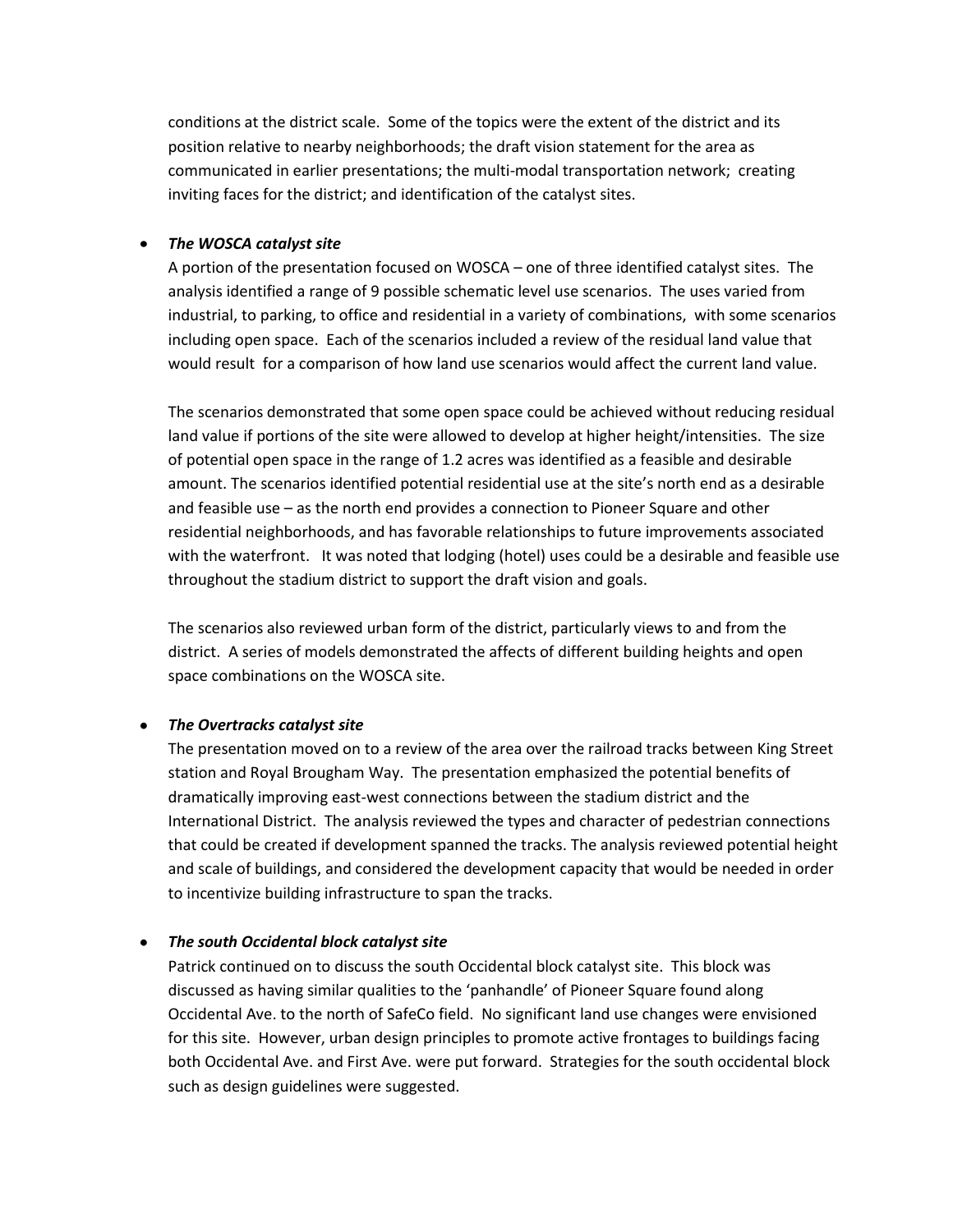## *Summary of Preliminary Land Use Recommendations*

The presentation concluded with a summary set of possible land use recommendations to consider for catalyst sites. Suggested possible strategies:

*WOSCA.* Consider retaining industrial commercial uses from Dearborn to Royal Brougham but raise height limits to 85', and allow residential up to 240' north of Charles Street, with provisions for open space and other public benefits.

*Overtracks:* Consider raising the height limit in the existing IC 65 zoned area to 150' and the PSM 85'-120' to 150', with provisions for public benefits, to increase jobs, and residents north of Charles St., at the multi-modal hub and fit with the surrounding urban form.

*South Occidental Block:* Consider retaining existing or similar zoning for industrial commercial uses, and recognize that its character is related to the Pioneer Square "panhandle" in urban form, scale and modulation.

*Throughout the District:* Consider allowing lodging as permitted use.

## **Stakeholder Group Discussion**

The stakeholder advisory group began a discussion of the analysis and preliminary recommendations. Comments and topics of discussion are summarized below.

- Why would lodging be OK throughout the stadium district but not residential uses?
	- o *DPD staff and stakeholder group members responded by saying that lodging uses are temporary and short term. Visitors are easily able to select a different location upon a next visit if they are not happy with conditions or noise levels. It was also noted that temporary lodging in close proximity to frequent events was a good fit, and desired by visitors.*
- If residential uses are restricted south of Charles St. as is suggested there will not be enough activity to support retail. There needs to be more residential than what you've shown.
- Be careful about creating 'dead zones' where there is no activity and no eyes on the street. Open space is important, but in this area it also needs to have oversight. Residential can help with that – maybe even residential south of Charles St.
- This area is very loud and has a lot of light and glare. It is not suitable for residential uses.
- Regarding the South Occidental blocks, please change terminology to 'block' singular because it's really just one block in question. The existing zoning on this block makes the sites FAR constrained. An increase in FAR to allow more complete development within the existing height envelope should be considered when looking at the land use changes for this area.
- What about the block between Royal Brougham and S. Atlantic St. that includes Pyramid Brewing and the Great Floors building? It is shown as having no change to the 65' existing zoning, but has similar conditions to the WOSCA block. This block shouldn't be the only one in the area with a 65' height limit.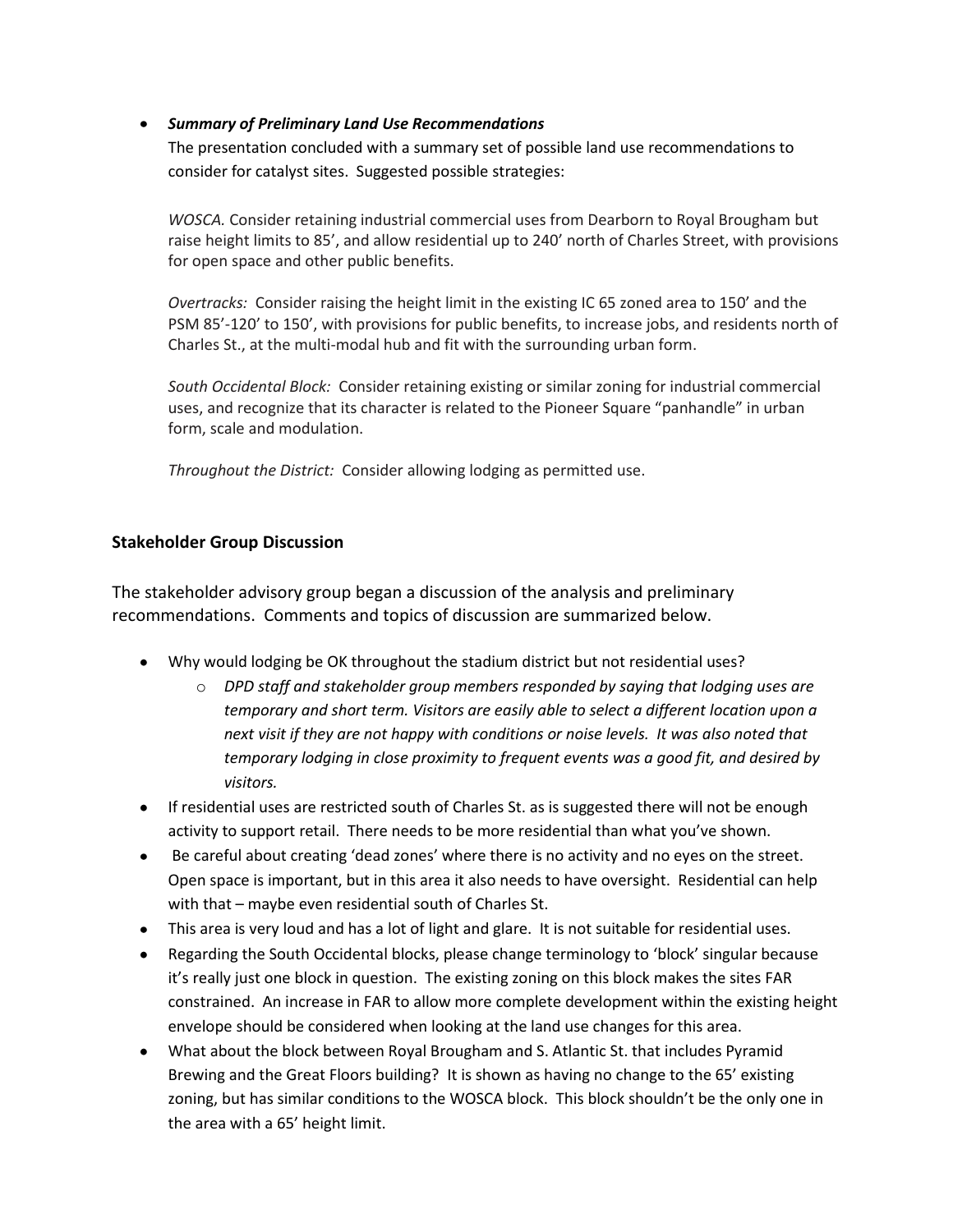- o *Discussion among DPD staff, consultant and stakeholders about the site followed. Conditions to consider for the Pyramid Brewing block include prior land use and zoning studies that sought to preserve views from locations within SafeCo Field. Other ideas to consider include encouraging preservation of the building that contains Pyramid Brewing as a character structure, and possibly addressing massing at the south tip of the WOSCA site.*
- $\bullet$  It was stated that an increase of possible building heights to 85' across 1st Ave. from SafeCo Field would have a huge impact on views at Mariners games particularly from the 300 level.
- An example of the impact of new uses on traffic and freight is the new traffic signal that was put in along First Ave. near the Starbucks offices so that people could cross the street directly to Macrina Bakery. This signal slows traffic in the area even more.
- A new traffic signal should be located on First Ave. on the WOSCA site at approximately a midblock location. This would help to break down the block. It's something that was studied several years ago during early consideration of the WOSCA site. It should also be carefully reviewed whether a fire lane would be needed at the rear of potential WOSCA site buildings.
- In addition to assumptions about partially below grade parking, consider structured parking. Due to the high water table and soil conditions structured parking could be more viable. If it is designed well it could be a good fit for the WOSCA site.
- How high is the tunnel operations ventilation building, and how much noise will it make?
	- o *Members of the consultant team described how high the depiction of the tunnel building is (roughly 100'), and described how the structure will include noise attenuation features.*
- The crossing of the railroad tracks with overtracks development is a good idea that would be a benefit to multiple neighborhoods. What would the base amount of development be in the proposal for the overtracks area?
	- o *The proposal is showing a base height limit of approximately 150' as consistent with adjacent ID zoning. The implication is that ample development capacity in the air rights area would be needed in order to balance for high costs of the infrastructure to span the tracks.*
	- o *The economics of building over the tracks are such that a larger return in leasable space would be needed to justify an investment in infrastructure.*
- When overtracks development was studied in some detail roughly a decade ago, there were no fatal flaws to the development scenario. Development was close to being feasible before recessions occurred.
- Of all the proposed land use changes shown in the study the overtracks one is the least controversial. It is a good idea that should be promoted.
- Another valid comparison for redevelopment in the area is a comparison with Union Station development. Consider reviewing that development as a model.
- Residential would be challenged in this area due to the existing conditions. Residential here might not be able to perform as 'high end' residential due to the adjacencies etc.
- Height greater than 65' is a sensitive issue for the Mariners particularly directly west of SafeCo Field. The Mariners will defer to the operators and teams in CenturyLink Field regarding the